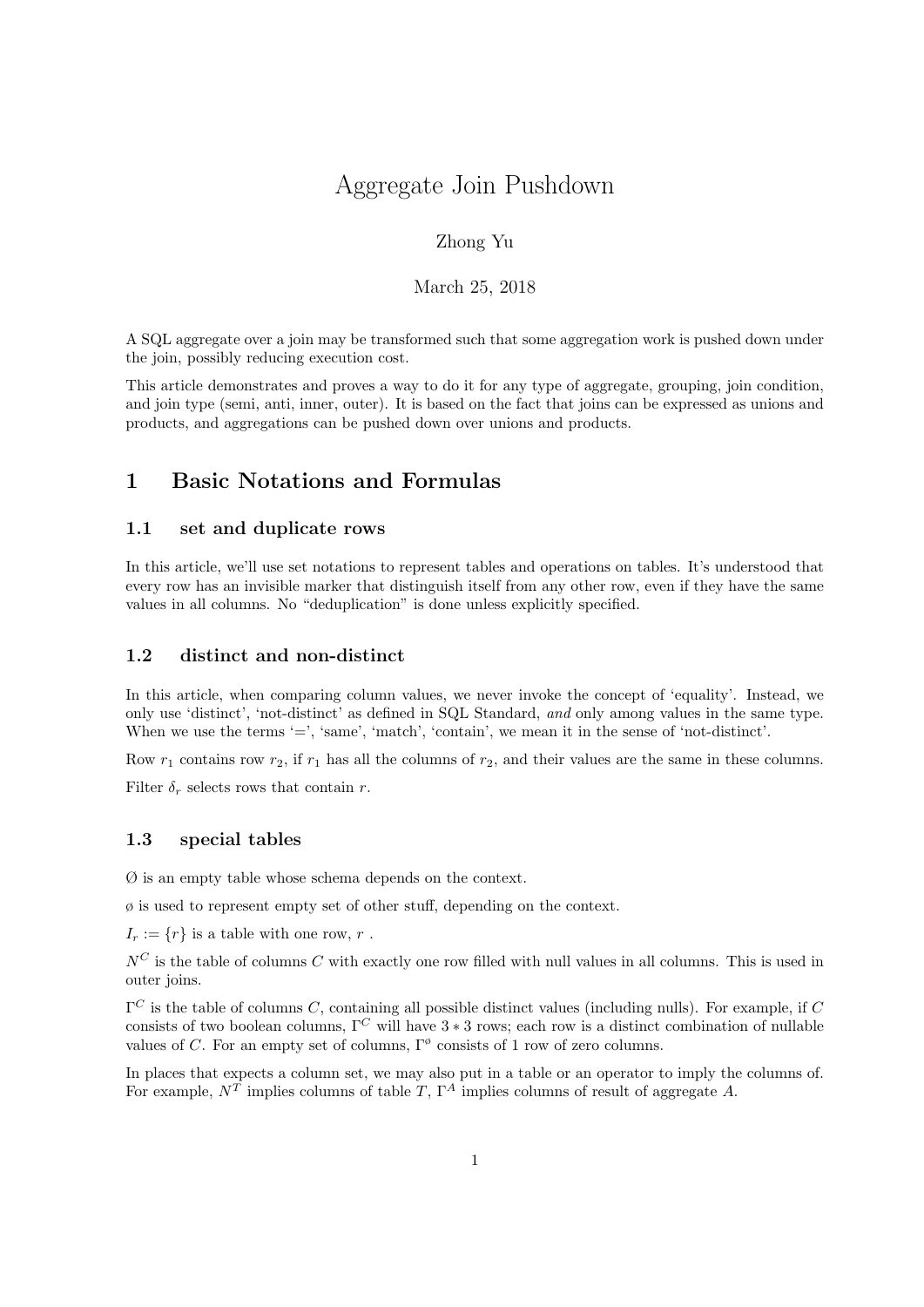#### 1.4 aggregate and group-by

An aggregate  $A$  applied on a table  $T$ , as  $AT$ , produces a table with exactly one row. This corresponds to SQL aggregation without a group-by clause.

Define  $\tilde{A}$  as the same as A, except, when applied on an empty table, it produces zero rows:

$$
\tilde{A}\emptyset = \emptyset; \quad \tilde{A}T = AT \text{ when } T \neq \emptyset
$$

An aggregate A applied on a table T partitioned by a set of columns  $G$ , as  $\overline{AGT}$ , is defined as

$$
\overline{AG}T := \bigcup_{g \in \Gamma^G} I_g \times \tilde{A}\delta_g T \tag{1}
$$

When G is not empty, this definition corresponds to  $SQL$ 's concept of group-by, that is, for every g contained by one or more rows in  $T$ , apply  $A$  on these rows; and then,  $g$  is attached to the result.

When G is empty,  $G = \emptyset$ , there is only one g in  $\Gamma^G$ , and  $\delta_g = \sigma_{true}$ , therefore  $\overline{A \emptyset}T = \tilde{A}T$ . This has no direct correspondence in SQL Standard; in particular, it does not correspond to 'group by ()', which always produces one group, even if the table is empty; same as the case without a group-by clause.

**1.4.1**) Later, we will prove formulas in the form of  $\overline{AG}T_1 = \overline{A^+G}T_2$ , true for any G. We can deduce that  $\overline{A\emptyset}T_1 = \overline{A^+\emptyset}T_2 \rightarrow \tilde{A}T_1 = \tilde{A}^+T_2 \rightarrow AT_1 = A^+T_2$  (see section 1.5). Therefore, we are proving the case of group by any set of columns, including 'group by ()'. However, that's only on the outside; inside  $T_2$  there may be  $\overline{A_3 \phi} T_3$  which we have to beware.

Interestingly, in Oracle and MS SQL, the behavior of 'group by ()' follows our definition of  $A\phi T$ , and is different from the case of without group-by. Our proofs also cover all grouping cases in their dialect.

**1.4.2)** While  $\overline{A\phi}T$  has no direct correspondence in standard SOL, it can be easily simulated; one way is to translate it to group by a constant value, for example, 'group by  $(x-x)$ ', which seems to work consistently across major databases.

#### 1.5 aggregate over union

Every aggregate A over unions can be expressed as

$$
A \bigcup_{i} T_i = A^+ \bigcup_{i} A'T_i \tag{2}
$$

This can always be done; in the worst case,  $A'$  can retain all the rows.

Note that  $A\emptyset = A^+\emptyset$ , which is needed to prove (1.4.1).

It's easy to prove that,

$$
\tilde{A} \bigcup_{i} T_i = \tilde{A}^+ \bigcup_{i} \tilde{A}' T_i
$$
\n(3)

#### 1.6 aggregate over product

Every aggregate  $A'$  over a product can be expressed as

$$
A'(L \times R) = a^*(A^L L \times A^R R)
$$
\n<sup>(4)</sup>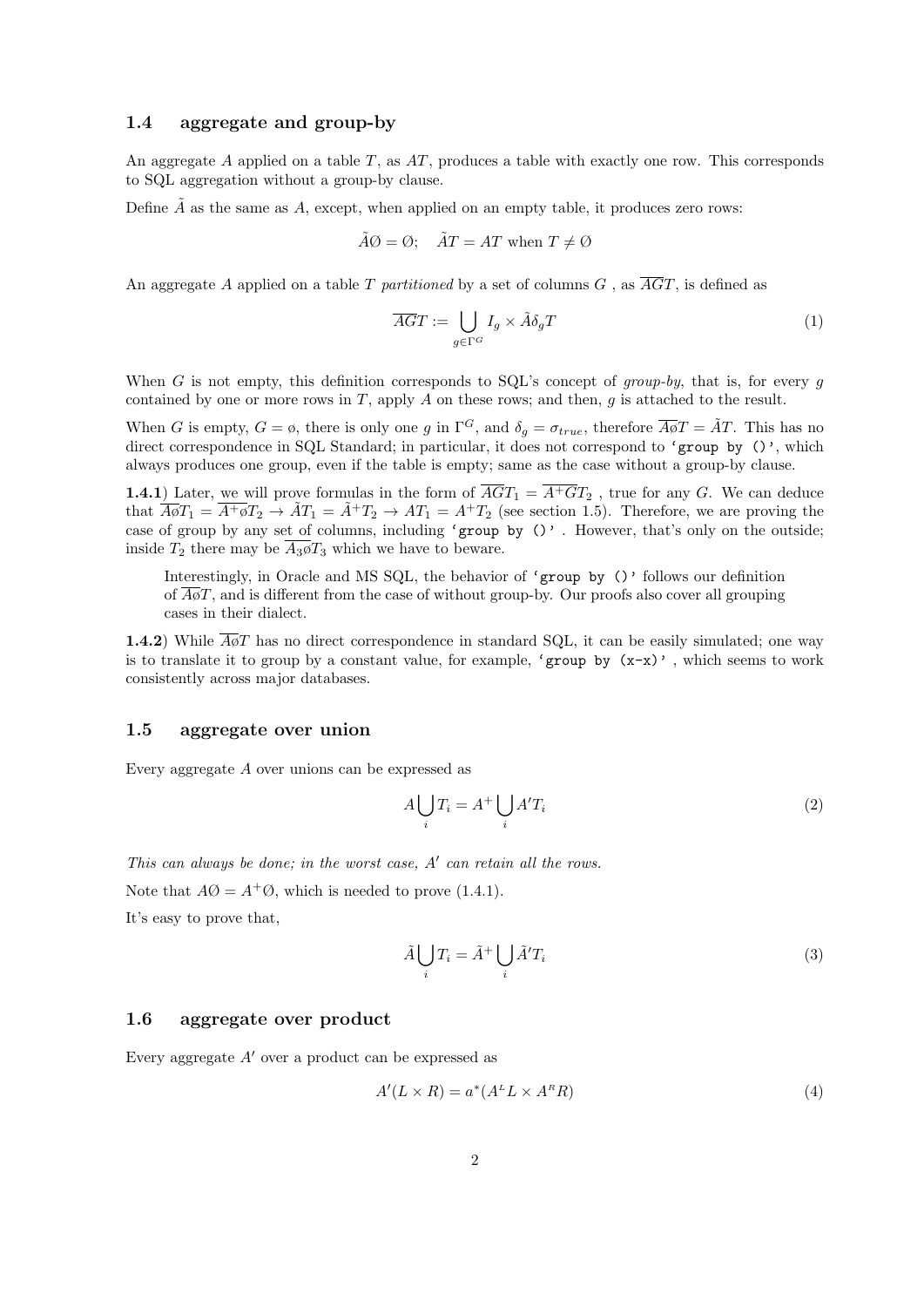where  $a^*$  is a generalized projection.

This can always be done; in the worst case,  $A<sup>L</sup>$  and  $A<sup>R</sup>$  can retain all the rows.

It's easy to see that

$$
\tilde{A}'(L \times R) = a^*(\tilde{A}^L L \times \tilde{A}^R R)
$$
\n<sup>(5)</sup>

#### 1.6.1 on null row

For outer joins, we need to have the property of

$$
A^L N^L = N^{A^L}, \quad A^R N^R = N^{A^R} \tag{1.6}
$$

that is,  $A^L$ ,  $A^R$  applying on an all-null row produces an all-null row. For many aggregates, this is naturally true, e.g.  $sum(x)$ . It is not always true though, e.g.  $count(*)$ .

Fortunately, we have the freedom of choice of  $a^*$ ,  $A^L$ ,  $A^R$ ; and we can always find such operators that satisfies (4) and (1.6). If we already have  $A'(L\times R) = b^*(B^L L \times B^R R)$ , define a permutation function  $f_L$ on  $\Gamma^{B^L}$  such that  $f_L B^L N^L = N^{B^L}$ ; define  $A^L L := f_L B^L L$ ; define  $a^*(a^L \times a^R) := b^*(f_L^{-1} a^L \times f_R^{-1} a^R)$ . We can verify that  $a^*$ ,  $A^L$ ,  $A^R$  satisfies (4) and (1.6).

# 2 Inner Join

Every inner join with condition  $\theta$  that references columns K can be expanded as

$$
L \bowtie_{\theta} R = \bigcup_{k \in \sigma_{\theta} \Gamma^{K}} \delta_{k} (L \times R)
$$
\n(6)

that is, we enumerate every k that satisfies  $\theta$ , and pick out rows in  $L \times R$  that match k. Every k consists of  $k^L$  and  $k^R$ , and  $\delta_k(L \times R) = \delta_{k^L}L \times \delta_{k^R}R$ , thus,

$$
L \bowtie_{\theta} R = \bigcup_{k} \delta_{k} L \times \delta_{k} R \tag{7}
$$

We want to prove that the following two expressions are equivalent

$$
E_1 := \overline{AG}(L \bowtie_{\theta} R) \tag{8}
$$

$$
E_2 := \overline{A^+ G} a^* (\overline{A^L P^L} L \bowtie_{\theta} \overline{A^R P^R} R) \tag{9}
$$

where  $P^{\iota} \supseteq G^{\iota} \cup K^{\iota}$ , i.e.  $P^{\iota}$  contains L-side columns of G and K. Let's expand  $E_2$  first. Every g in  $\Gamma^G$  consists of  $g^L$  and  $g^R$ , and

$$
\delta_g(L \times R) = \delta_{g^L} L \times \delta_{g^R} R \tag{10}
$$

Apply  $(7, 1, 10)$  to  $E_2$   $(9)$ 

$$
E_2 = \bigcup_g I_g \times \tilde{A}^+ a^* \bigcup_{k, p^L, p^R} (\delta_{g^L} \delta_{k^L} I_{p^L} \times \tilde{A}^L \delta_{p^L} L) \times (\dots R)
$$
\n(11)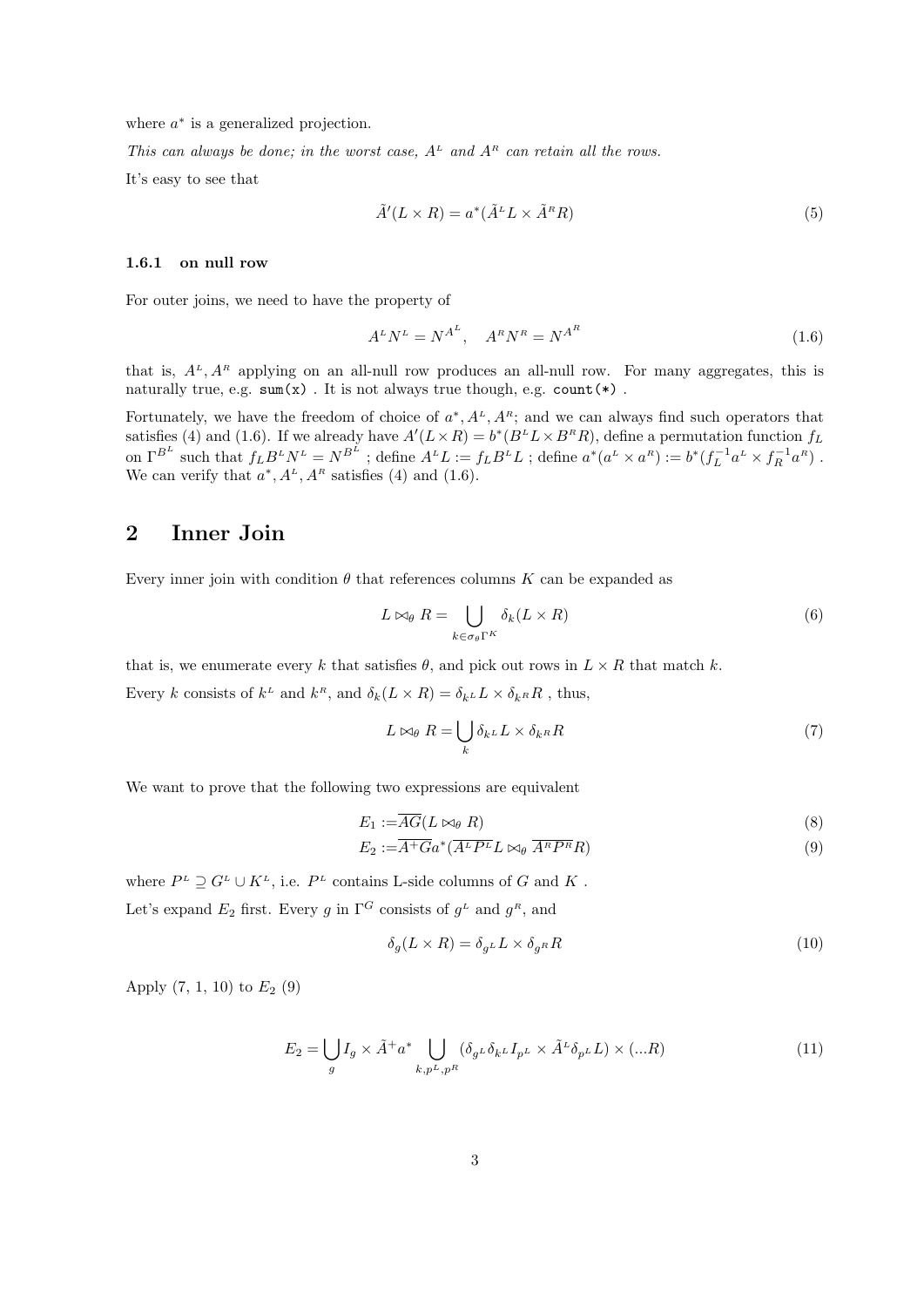For  $E_1$ , we need to expand L with  $P<sup>L</sup>$  to match the form of (11).

$$
L = \bigcup_{p^L \in \Gamma^{PL}} \delta_{p^L} L \tag{12}
$$

Apply  $(1, 7, 12, 10)$  to  $E_1$   $(8)$ 

$$
E_1 = \bigcup_g I_g \times \tilde{A} \bigcup_{k, p^L, p^R} (\delta_{g^L} \delta_{k^L} \delta_{p^L} L) \times (...R)
$$
\n(13)

Apply  $(3, 5)$ 

$$
E_1 = \bigcup_g I_g \times \tilde{A}^+ a^* \bigcup_{k, p^L, p^R} (\tilde{A}^L \delta_{g^L} \delta_{k^L} \delta_{p^L} L) \times (... R)
$$
\n(14)

Compare (14) to (11), we are missing a term  $I_{p^L}$ . Since  $a^*$  only operates on columns of  $A^L$ ,  $A^R$ , it is harmless to introduce more columns to  $a^*$ 's operands with any value, e.g.  $p^L$ .

$$
E_1 = \bigcup_g I_g \times \tilde{A}^+ a^* \bigcup_{k, p^L, p^R} (I_{p^L} \times \tilde{A}^L \delta_{g^L} \delta_{k^L} \delta_{p^L} L) \times (...R)
$$
 (15)

Compare  $(15)$  to  $(11)$ , we need to prove that

$$
\delta_{gL}\delta_{kL}I_{pL}\times\tilde{A}^{L}\delta_{pL}L=I_{pL}\times\tilde{A}^{L}\delta_{gL}\delta_{kL}\delta_{pL}L\tag{16}
$$

If  $p^L$  contains both  $g^L$  and  $k^L$ , both sides become  $I_{p^L} \times \tilde{A}^L \delta_{p^L} L$ ; otherwise, both sides become  $\emptyset$ . Therefore, we proved that  $E_1 = E_2$ 

$$
\overline{AG}(L \bowtie_{\theta} R) = \overline{A^+ G} a^* (\overline{A^L P^L} L \bowtie_{\theta} \overline{A^R P^R} R) \tag{17}
$$

Refer to (1.4.1), this also implies that (with  $G<sup>L</sup> = G<sup>R</sup> = \emptyset$ )

$$
A(L \bowtie_{\theta} R) = A^{+} a^{*} (\overline{A^{L} P^{L}} L \bowtie_{\theta} \overline{A^{R} P^{R}} R)
$$
\n
$$
(18)
$$

### 2.1 in SQL

Translate the finding to SQL,

select A from L inner join R on  $\theta(K)$  group by G

is equivalent to

select  $A^+a^*$  from  $L'$  inner join  $R'$  on  $\theta(K)$  group by  $G$ 

with

 $L'$  := select  $A^L$ ,  $P^L$  from  $L$  group by  $P^L$ 

as long as  $P<sup>L</sup>$  and  $P<sup>R</sup>$  are not empty.

If  $P<sup>L</sup>$  is empty,  $K<sup>L</sup>$  is empty too; this is a pathological join, rare in practice. In this case, we cannot translate  $\overline{A^L P^L}$  to SQL's 'group by ()'; but it could be implemented in SQL as mentioned in (1.4.2)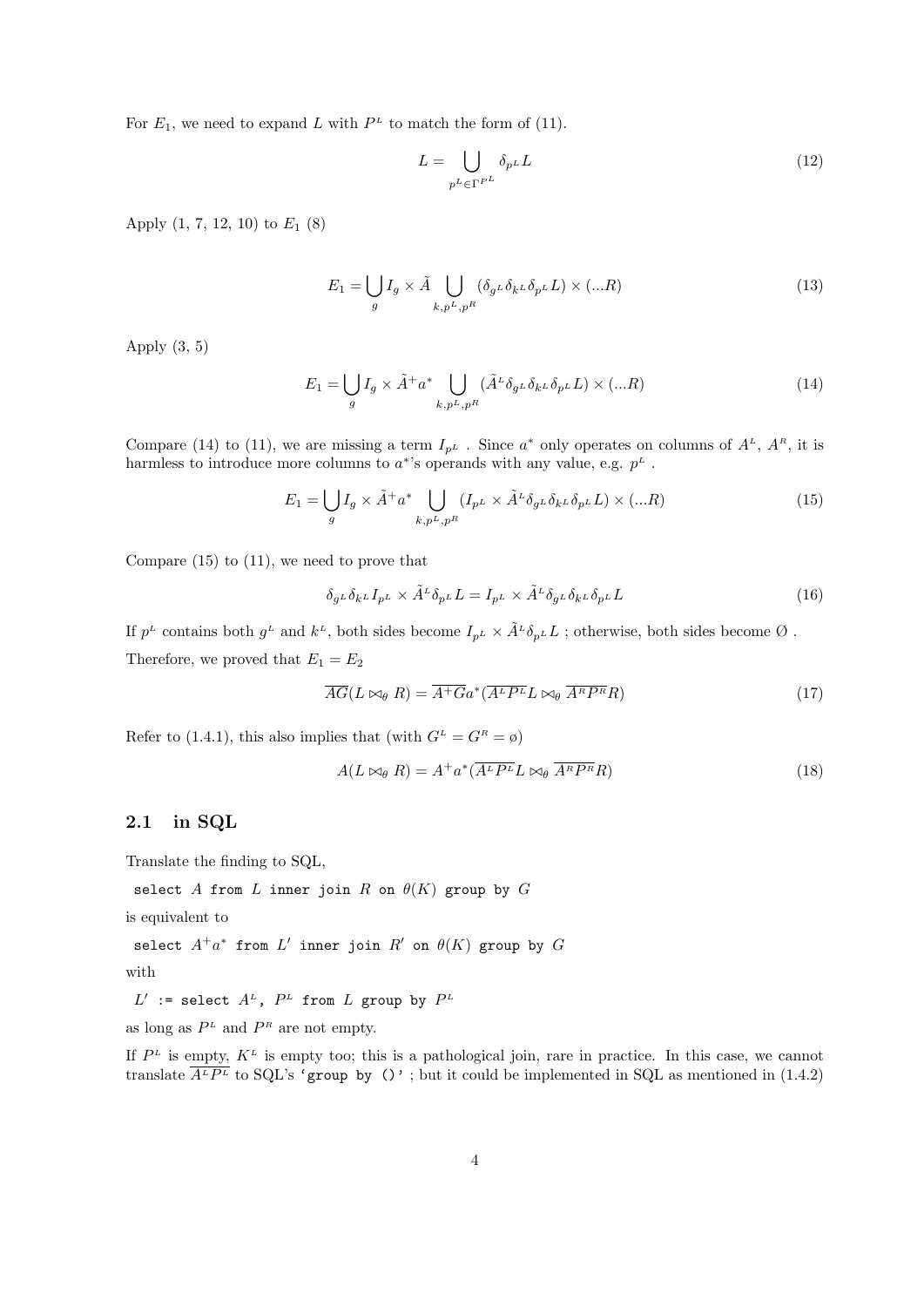# 3 Semi Join and Anti Join

Every semi join with condition  $\theta$  can be expressed as

$$
L \ltimes_{\theta} R = \bigcup_{k \in \Upsilon(\theta, R)} \delta_k L \tag{19}
$$

where  $\Upsilon(\theta, R) := \Gamma^{K^L} \ltimes_{\theta} R$ . Note that it depends on  $\theta$  and values in R, but not on values in L. We enumerate every k of  $K^L$  that satisfies  $\theta$  with a row in R, and pick out rows in L that match k.

Anti join  $\triangleright_{\theta}$  is very similar to semi join; the only difference is the set of k; the rest of the deductions are exactly the same, therefore same conclusions apply.

We want to prove that the following two expressions are equivalent

$$
E_1 := \overline{AG}(L \ltimes_{\theta} R) \tag{20}
$$

$$
E_2 := \overline{A^+G}(\overline{A'PL} \ltimes_{\theta} R) \tag{21}
$$

where  $P \supseteq G \cup K^L$ . Note that aggregation and grouping is done on L side only.

The proof is similar to, and simpler than, the inner join case.

Apply  $(19, 12, 1)$  to  $E_2$   $(21)$ 

$$
E_2 = \bigcup_g I_g \times \tilde{A}^+ \bigcup_{k,p} \delta_g \delta_k I_p \times \tilde{A}' \delta_p L \tag{22}
$$

Apply  $(19, 12, 1)$  to  $E_1$   $(20)$ ,

$$
E_1 = \bigcup_g I_g \times \tilde{A} \bigcup_{k,p} \delta_g \delta_k \delta_p L \tag{23}
$$

Apply (3),

$$
E_1 = \bigcup_g I_g \times \tilde{A}^+ \bigcup_{k,p} \tilde{A}' \delta_g \delta_k \delta_p L \tag{24}
$$

Compare (24) to (22), we are missing a term  $I_p$ . Since  $A^+$  only operates on columns of  $A'$ , it is harmless to introduce more columns to  $A^+$ 's operand with any value, e.g.  $p$ .

$$
E_1 = \bigcup_g I_g \times \tilde{A}^+ \bigcup_{k,p} I_p \times \tilde{A}' \delta_g \delta_k \delta_p L \tag{25}
$$

Compare (25) to (22), similar to the inner join case, it's true that

$$
\delta_g \delta_k I_p \times \tilde{A}' \delta_p L = I_p \times \tilde{A}' \delta_g \delta_k \delta_p L \tag{26}
$$

Therefore  $E_1 = E_2$ ,

$$
\overline{AG}(L \ltimes_{\theta} R) = \overline{A^+G}(\overline{A'PL} \ltimes_{\theta} R) \tag{27}
$$